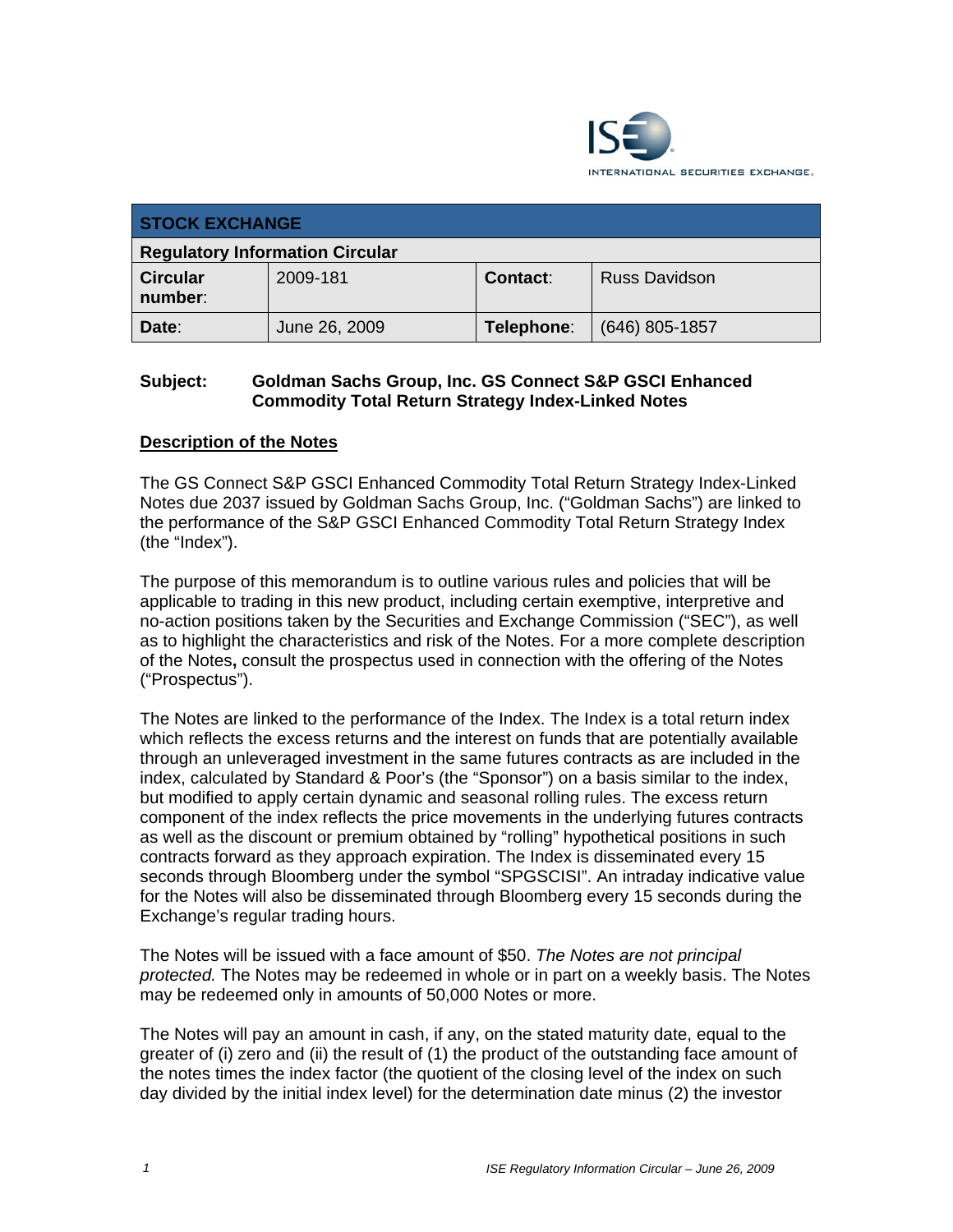fees for the determination date. The determination date is expected to be five trading days before the originally scheduled stated maturity date unless the calculation agent determines that a market disruption event occurs or is continuing on that designated trading day.

Upon early redemption, the Notes will pay an amount in cash, if any, on the applicable redemption date, equal to the greater of (i) zero and (ii) the redemption value for the applicable valuation date. The redemption value is an amount in cash, if any, equal to the greater of (i) zero and (ii) the result of (1) the product of the face amount of the notes being redeemed times the index factor for such valuation date minus (2) the investor fees for such valuation date.

# **Risk Factors Related to Investing in the Notes**

The Notes are unsecured promises of Goldman Sachs Group, Inc. and are not secured debt. The Notes are riskier than ordinary unsecured debt securities. As stated in the Prospectus, an investment in the Notes includes certain risks including, but not limited to, the following:

- The Notes are not principal protected. At maturity or upon redemption, the Notes may pay less than the principal amount.
- Even If the Level of the Index on the Determination Date or on the Applicable Valuation Date Exceeds the Initial Index Level, The Holders May Receive Less than the Face Amount of Their Notes.
- Except that the Investor Fees on the Notes Accumulate on a Daily Basis, The Amount Payable on the Notes Is Not Linked to the Index Level at Any Time Other than the Determination Date Or the Applicable Valuation Date, As Applicable.
- The Notes Will Not Bear Interest.
- The Market Value of the Notes May Be Influenced by Many Factors That Are Unpredictable and Interrelated in Complex Ways.
- If the Level of the Index Changes, the Market Value of the Notes May Not Change in the Same Manner.
- Trading and Other Transactions by Goldman Sachs & Co. Relating to the Index and Commodities Futures Contracts and Their Underlying Commodities May Adversely Affect the Value of the Notes.
- There Are Restrictions on the Minimum Number of Notes a Holder May Redeem and on the Dates on Which the Holder May Redeem Them.
- Holders Have No Rights with Respect to Commodities or Commodities Contracts or Rights to Receive Any Commodities.
- Our Business Activities May Create Conflicts of Interest Between Holders' Interest in their Notes and Us.
- As Calculation Agent, Goldman Sachs International Will Have the Authority to Make Determinations that Could Affect the Value of the Notes and the Amount Holders May Receive On the Stated Maturity Date or Any Redemption Date, As Applicable.
- The Policies of the Index Sponsor and Changes That Affect the S&P GSCI™ and the S&P GSCI™ Commodities Could Affect the Amount Payable on the Notes and Their Market Value.
- Suspensions or Disruptions of Market Trading in the Commodity and Related Futures May Adversely Affect the Value of the Notes.
- The Index May in the Future Include Contracts That Are Not Traded On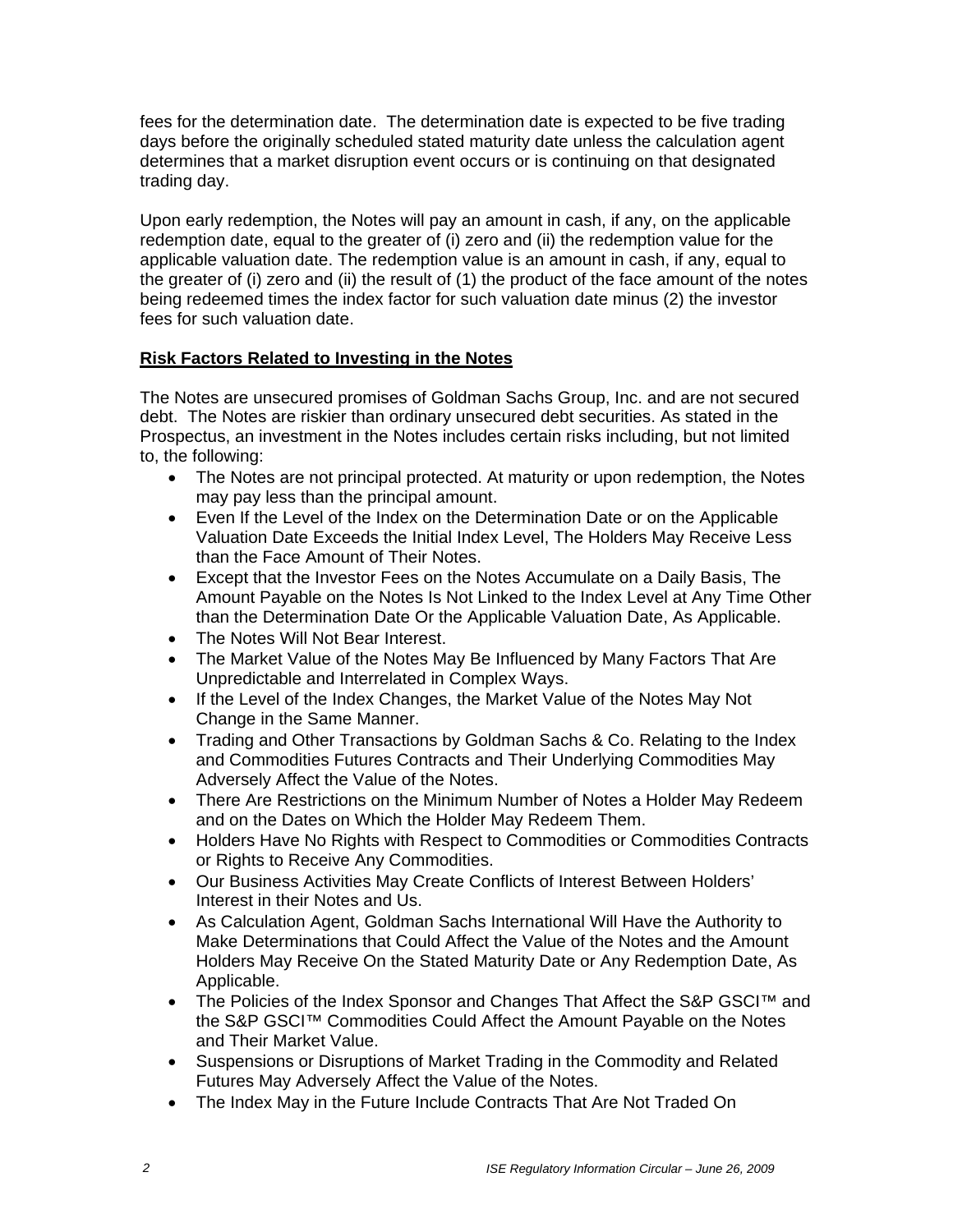Regulated Futures Exchanges.

- Higher Future Prices of Commodities Included in the Index Relative to Their Current Prices May Decrease the Amount Payable on the Notes.
- Although the Index Includes the Same Futures Contracts That Comprise the S&P GSCI™, Its Value and Returns Will Likely Differ from Those of the S&P GSCI™.
- Changes in the Composition and Valuation of the S&P GSCI™ May Adversely Affect the Value of the Notes.
- As Sponsor of the S&P GSCI<sup>™</sup> Enhanced Commodity Total Return Strategy Index, Standard & Poor's Will Have the Authority to Make Determinations That Could Materially Affect the Notes in Various Ways And Create Conflicts of Interest.
- The Notes May Not Have an Active Trading Market.
- The Calculation Agent Can Postpone the Determination Date and the Stated Maturity Date or a Valuation Date If a Market Disruption Event Occurs.
- Certain Considerations for Insurance Companies and Employee Benefit Plans -- The purchase or holding of the offered notes could become a "prohibited transaction" under ERISA, the Internal Revenue Code or any substantially similar prohibition.
- The Tax Consequences of an Investment in the Notes Are Uncertain.

#### **Exchange Rules Applicable to Trading in the Notes**

The Notes are considered equity securities, thus rendering trading in the Notes subject to the Exchange's existing rules governing the trading of equity securities.

### **Trading Hours**

Trading in the Notes on ISE is on a UTP basis and is subject to ISE equity trading rules. The Notes will trade from 8:00 a.m. until 8:00 p.m. Eastern Time. Equity EAMs trading the Notes during the Extended Market Sessions are exposed to the risk of the lack of the calculation or dissemination of underlying index value or intraday indicative value ("IIV"). For certain derivative securities products, an updated underlying index value or IIV may not be calculated or publicly disseminated in the Extended Market hours. Since the underlying index value and IIV are not calculated or widely disseminated during Extended Market hours, an investor who is unable to calculate implied values for certain derivative securities products during Extended Market hours may be at a disadvantage to market professionals.

## **Trading Halts**

ISE will halt trading in the Notes in accordance with ISE Rule 2101(a)(2)(iii). The grounds for a halt under this Rule include a halt by the primary market because it stops trading the Notes and/or a halt because dissemination of the IIV or applicable currency spot price has ceased, or a halt for other regulatory reasons. In addition, ISE will stop trading the Notes if the primary market de-lists the Notes.

#### **Delivery of a Prospectus**

Pursuant to federal securities laws, investors purchasing Notes must receive a prospectus prior to or concurrently with the confirmation of a transaction. Investors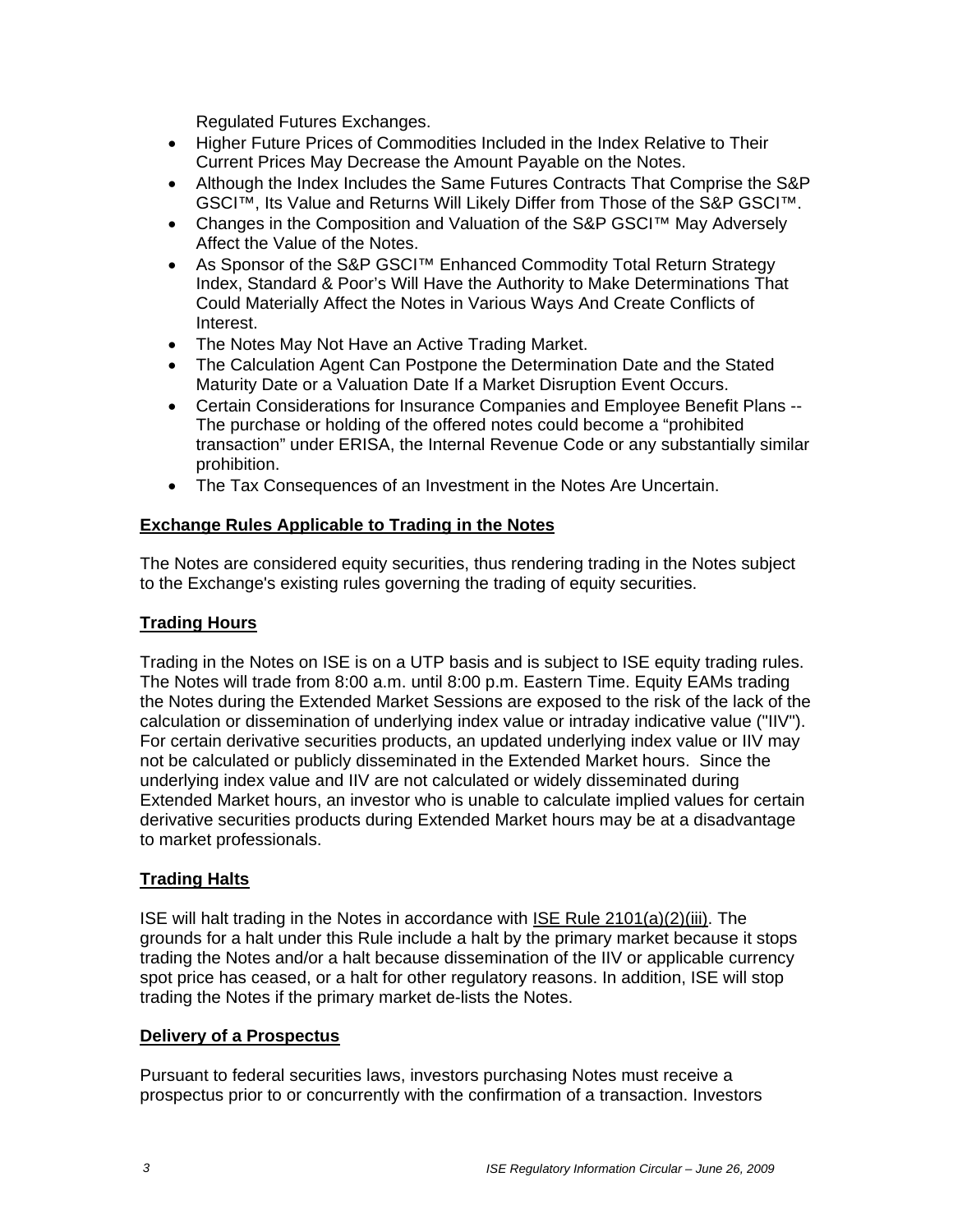purchasing Notes directly from the Fund (by delivery of the Deposit Amount) must also receive a prospectus.

Prospectuses may be obtained through the Distributor or on the Fund's website. The Prospectus does not contain all of the information set forth in the registration statement (including the exhibits to the registration statement), parts of which have been omitted in accordance with the rules and regulations of the SEC. For further information about the Fund, please refer to the Trust's registration statement.

## **No-Action Relief Under Federal Securities Regulations**

The SEC has issued no-action relief from certain provisions of and rules under the Securities Exchange Act of 1934, as amended (the "Exchange Act"), regarding trading in other Barclays iPath securities with structures similar to that of the Notes. See letter dated July 27, 2006, from James A. Brigagliano, Acting Associate Director, Office of Trading Practices and Processing, Division of Market Regulation, to George H. White (the "Letter"). As what follows is only a summary of the relief outlined in the Letter, the Exchange also advises interested members to consult the Letter, for more complete information regarding the matters covered therein.

## **Regulation M Exemptions**

Generally, Rules 101 and 102 of Regulation M is an anti-manipulation regulation that, subject to certain exemptions, prohibits a "distribution participant" and the issuer or selling security holder, in connection with a distribution of securities, from bidding for, purchasing, or attempting to induce any person to bid for or purchase, any security which is the subject of a distribution until after the applicable restricted period, except as specifically permitted in Regulation M. The provisions of the Rules apply to underwriters, prospective underwriters, brokers, dealers, and other persons who have agreed to participate or are participating in a distribution of securities, and affiliated purchasers of such persons.

The Letter states that the SEC Division of Market Regulation will not recommend enforcement action under Rule 101 of Regulation M against persons who may be deemed to be participating in a distribution of the notes to bid for or purchase the notes during their participation in such distribution.

Rule 102 of Regulation M prohibits issuers, selling security holders, or any affiliated purchaser of such person from bidding for, purchasing, or attempting to induce any person to bid for or purchase a covered security during the applicable restricted period in connection with a distribution of securities effected by or on behalf of an issuer or selling security holder. Rule 100 of Regulation M defines "distribution" to mean any offering of securities that is distinguished from ordinary trading transactions by the magnitude of the offering and the presence of special selling efforts and selling methods.

The Letter states that the SEC Division of Market Regulation will not recommend enforcement action under Rule 102 of Regulation M against Barclays and its affiliated purchasers who bid for or purchase or redeem notes during the continuous offering of the notes.

## **Section 11(d)(1) of the Exchange Act; Exchange Act Rule 11d1-2**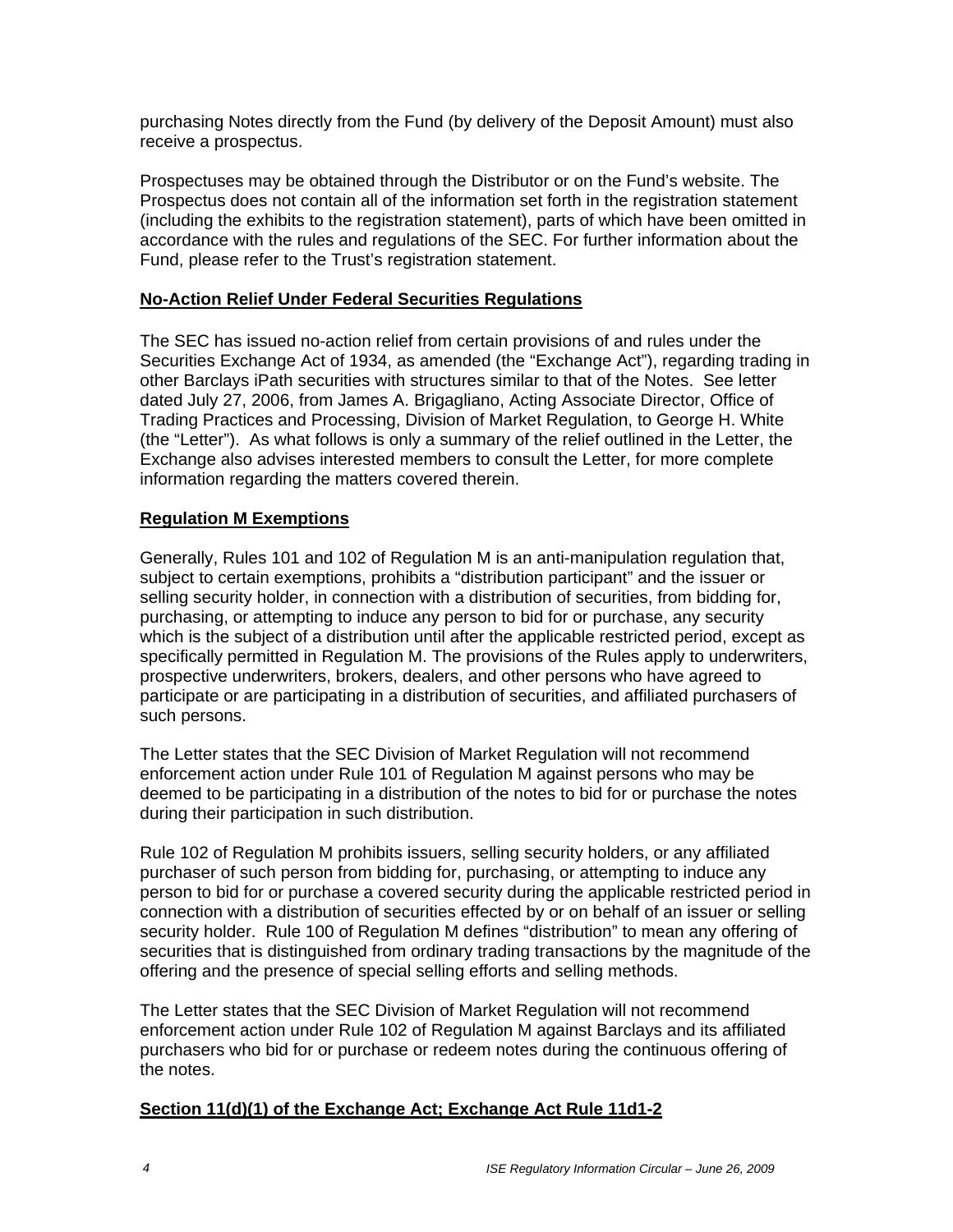Section 11(d)(1) of the Exchange Act generally prohibits a person who is both a broker and a dealer from effecting any transaction in which the broker-dealer extends credit to a customer on any security which was part of a new issue in the distribution of which he or she participated as a member of a selling syndicate or group within thirty days prior to such transaction.

The Letter states that the SEC Division of Market Regulation will not recommend enforcement action under Section 11(d)(1) of the Exchange Act against broker-dealers who treat the notes, for purposes of Rule 11d1-2, as "securities issued by a registered . . . open-end investment company as defined in the Investment Company Act" and thereby, extend credit or maintain or arrange for the extension or maintenance of credit on the notes that have been owned by the persons to whom credit is provided for more than 30 days, in reliance on the exemption contained in the rule.

**This Regulatory Information Circular is not a statutory Prospectus. Equity EAMs should consult the Trust's Registration Statement, SAI, Prospectus and the Fund's website for relevant information.**